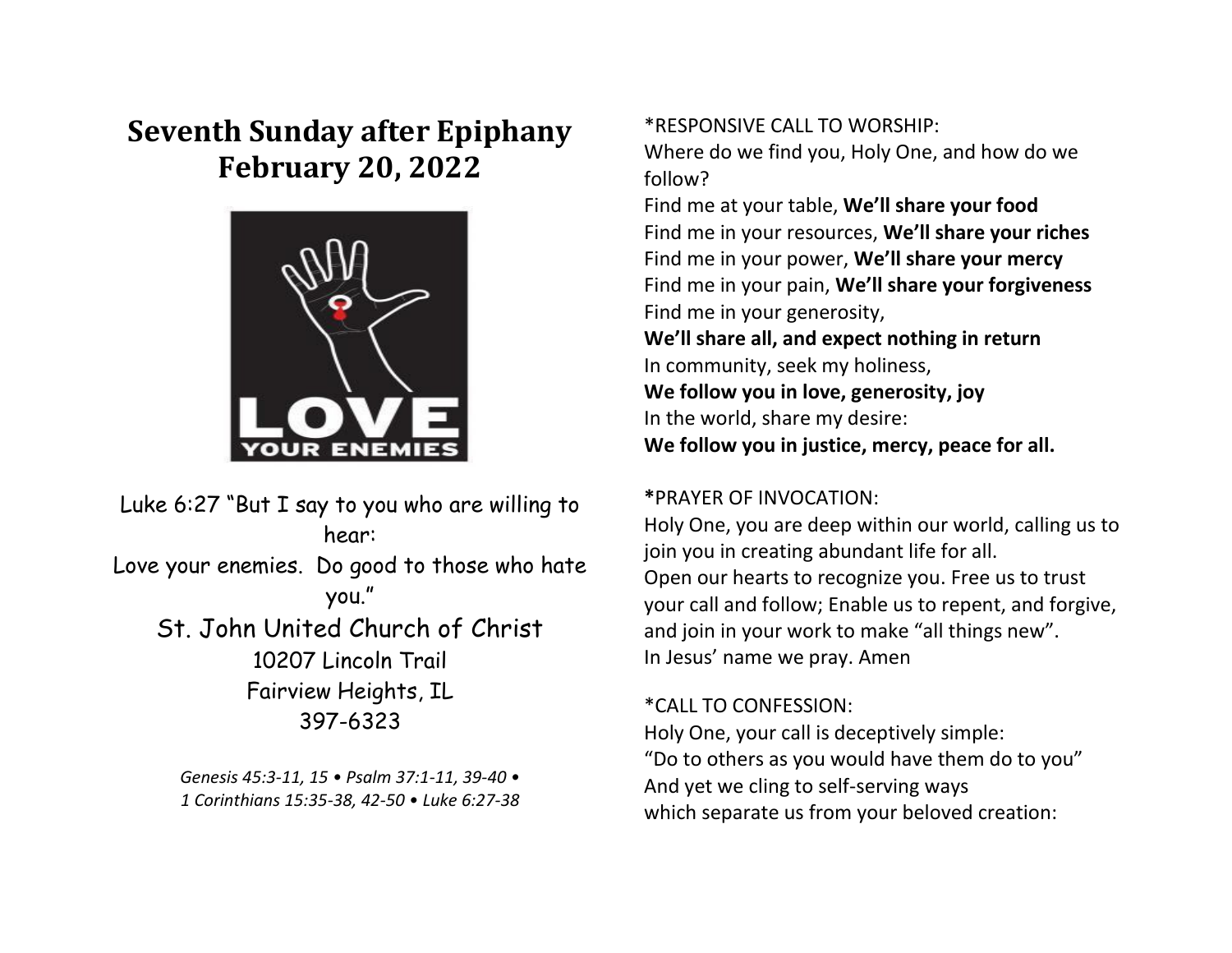You call us to turn our lives around, to risk repentance and learn forgiveness, to work with patience and diligence to prepare the way for your Reign,

but we get discouraged and give up too soon. **Lord, have mercy.**

You call us to be full of joyful confidence to create community where all have enough for abundant life,

but we burden ourselves with anxiety and fear. **Christ, have mercy.**

You call us to speak out in the presence of injustice, but too often we do not challenge words and actions rooted in hate:

**Holy One, have mercy** *Silence* 

\*ASSURANCE OF PARDON:

Our God is good, and generous, and loving: Trust in Jesus' promise:

"Give, and it will be given to you. A good measure, pressed down, shaken together, running over, will be put into your lap; for the measure you give will be the measure you get back." *(Luke 6:38)*

## \*GLORIA PATRI: NCH 759

they won't be there.

**Glory to the Creator, the Christ, the Holy Spirit, Three- in-One; as it was in the beginning, is now, and ever shall be, world without end. Amen. Amen.**

SCRIPTURE: Psalm 37:1-11, 39-40 Don't get upset over evildoers; don't be jealous of those who do wrong, **2** because they will fade fast, like grass; they will wither like green vegetables. **<sup>3</sup>** Trust the LORD and do good; live in the land, and farm faithfulness. **<sup>4</sup>** Enjoy the LORD and he will give what your heart asks. **<sup>5</sup>** Commit your way to the LORD! Trust him! He will act **6** and will make your righteousness shine like the dawn, your justice like high noon. **<sup>7</sup>** Be still before the LORD, and wait for him. Don't get upset when someone gets ahead someone who invents evil schemes. **8** Let go of anger and leave rage behind! Don't get upset—it will only lead to evil. **<sup>9</sup>** Because evildoers will be eliminated, but those who hope in the LORD they will possess the land. **<sup>10</sup>** In just a little while the wicked won't exist! If you go looking around their place,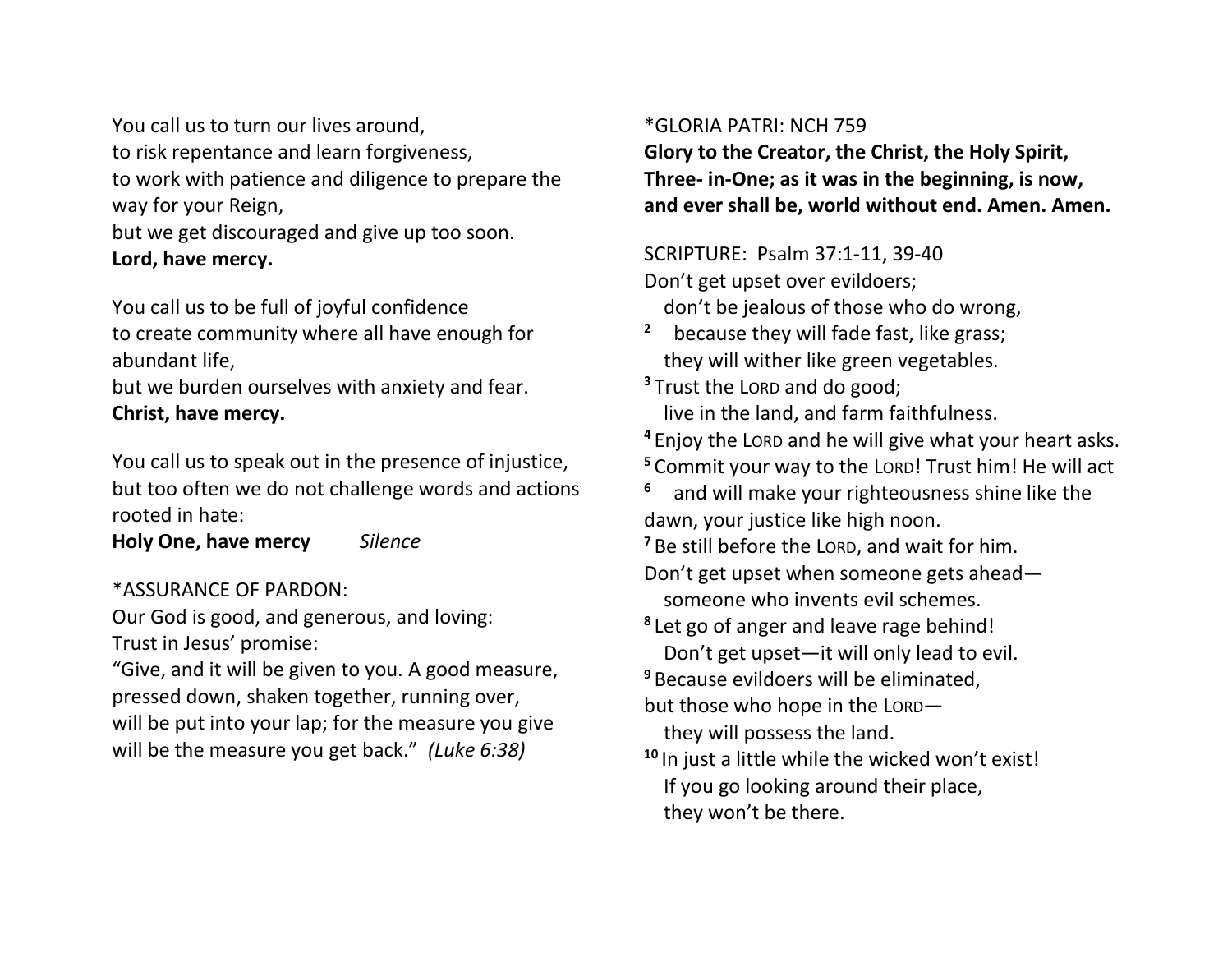**<sup>11</sup>** But the weak will inherit the land; they will enjoy a surplus of peace. **<sup>39</sup>** The salvation of the righteous comes from the LORD;

he is their refuge in times of trouble.

**<sup>40</sup>** The LORD will help them and rescue them rescue them from the wicked—and he will save them because they have taken refuge in him.

# GOSPEL LESSON: Luke 6:27-38 **Behaving as God's children**

**<sup>27</sup>** "But I say to you who are willing to hear: Love your enemies. Do good to those who hate you. **<sup>28</sup>** Bless those who curse you. Pray for those who mistreat you. **<sup>29</sup>** If someone slaps you on the cheek, offer the other one as well. If someone takes your coat, don't withhold your shirt either. **<sup>30</sup>**Give to everyone who asks and don't demand your things back from those who take them. **<sup>31</sup>** Treat people in the same way that you want them to treat you.

**<sup>32</sup>** "If you love those who love you, why should you be commended? Even sinners love those who love them. **<sup>33</sup>** If you do good to those who do good to you, why should you be commended? Even sinners do that. **<sup>34</sup>** If you lend to those from whom you expect repayment, why should you be commended? Even sinners lend to sinners expecting to be paid back in

full. **<sup>35</sup>** Instead, love your enemies, do good, and lend expecting nothing in return. If you do, you will have a great reward. You will be acting the way children of the Most High act, for he is kind to ungrateful and wicked people. **<sup>36</sup>** Be compassionate just as your Father is compassionate.

**<sup>39</sup>** The salvation of the righteous comes from the LORD;

he is their refuge in times of trouble.

**<sup>40</sup>** The LORD will help them and rescue them rescue them from the wicked—and he will save them because they have taken refuge in him.

# This is the Word of God. It is true and can be trusted. **Thanks be to God. Amen.**

MESSAGE: "Who is your enemy?"

There is no commandment of Jesus which has caused so much discussion and debate as the commandment to love our enemies. Before we can obey it we must discover what it means. In Greek there are three words for "to love". There is *eran*, which describes passionate love, the love between two people who are intimate. There is *philein,* which describes our love for our nearest and dearest, the warm affection of the heart to our family, for example.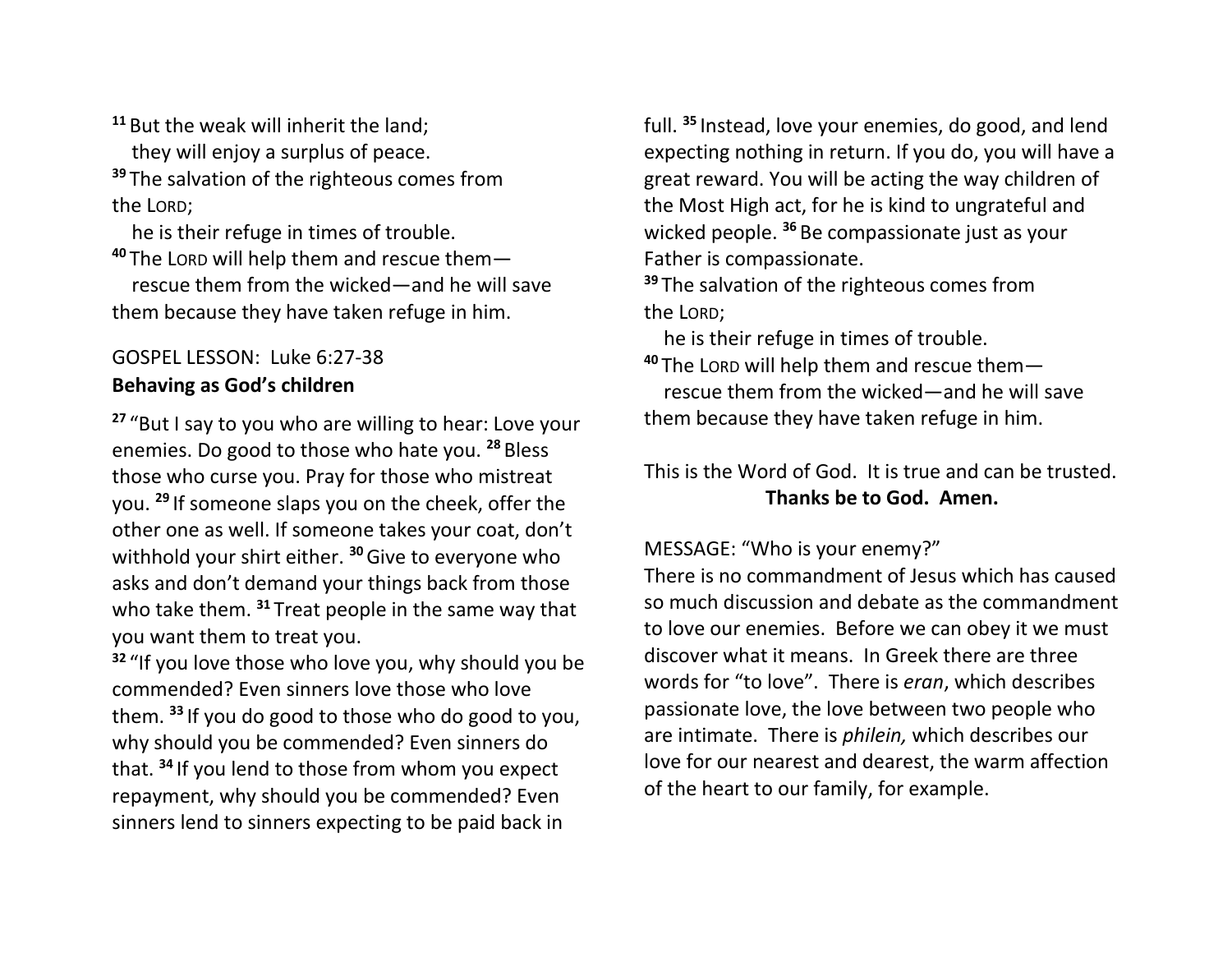Neither of these two words is used in this passage of our Bible. The words used here is *agapan,* which needs a whole paragraph to translate.

 *Agapan* describes an active feeling of benevolence towards other people; it means that no matter what others do to us we will never allow ourselves to desire anything but their highest good, and we will deliberately and of set purpose go out of our way to be good and kind to them.

 So, when Jesus says to love our enemies, we cannot love them as we love our nearest and dearest. But we can see to it that, no matter what others do to us, even if they insult, ill-treat and injure us, we will seek nothing but their highest good.

 This passage has in it two great facts about the Christian ethic. 1.) The Christian ethic is *positive*. It does not consist in *not doing* things but in *doing* them. Jesus gave us the Golden Rule which bids us do to others as we would have them do to us. This rue exists in many writers of many creeds in its *negative* form. Hillel, one of the great Jewish Rabbis, said "What is hateful to thee, do not to another." Philo said, "What you hate to suffer, do not do to anyone else." - Negative "golden rules". It's easy to go hide from someone who insulted you. It's another thing to go out of your way to do to that person what you would want them to do to you. The very essence

of Christian conduct is that it consists, not in refraining from bad things, but in actively doing good things.

2.) The Christian ethic is based on *the extra thing.* So often people claim to be just as good as their neighbors. Very likely they are. But the question from Jesus is, "how muc*h better* are you than the ordinary person?" It probably isn't hard to compare ourselves to our neighbor; it is not our neighbor who we must compare ourselves to. It is *God* with whom we must compare ourselves; and in that comparison we are all in default.

3.) You might ask, "why do we have to act differently if we are Christians?" The reason is that it makes us like God, for that is the way God acts. God sends his rain on the just and the unjust all the same. God is king to the person who brings God joy and equally kind to the person who grieves God's heart. God's love embraces saint and sinner alike. It is that love we must copy; if we, too, seek even our enemy's highest good we will in truth be the children of God. If we have all the answers to a test, it's easy to get an A. If we don't have the answers in advance, it will be harder. It's easy to love people you like. It's much harder to love the people who seem unlovable. Are they your enemies? Amen.